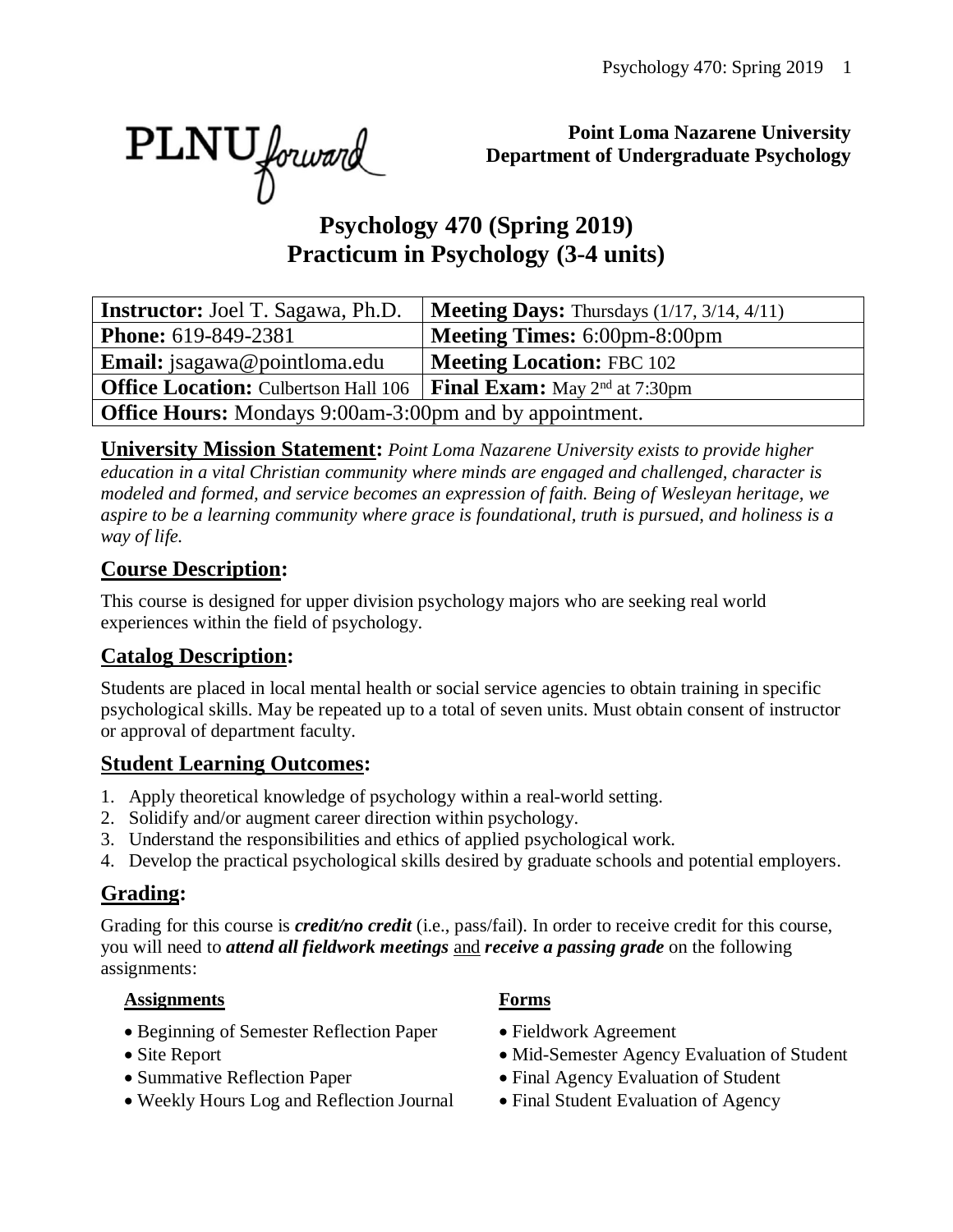#### **Course Requirements:**

- 1. *Fieldwork Meetings*: Students are required to attend all fieldwork meetings in order to receive full credit for this course. The purpose of these meetings is to provide students the opportunity to learn from one another regarding their various field placements and to gain support if needed.
- 2. *Reflection Journal and Fieldwork Hours Log*: Students are required to keep a weekly log of their fieldwork hours throughout the semester. In addition, students are required to take 5-10 minutes each week to reflect and document 1-2 basic insights gained while at their fieldwork placement. All fieldwork hours need to be completed between the first week of the semester and the final week of the semester. Exceptions (e.g., starting earlier or ending later) need to be approved by the instructor. The hour requirement for this course is variable and based on number of registered units. Detailed information on hour requirement per number of registered units is listed below:
	- 3 units  $= 150$  hours/semester (average 10 hours/week at the agency)
	- 4 units  $= 200$  hours/semester (average 14 hours/week at the agency)
- 3. *Beginning of Semester Reflection Paper*: Students are asked to complete an initial reflection paper regarding their professional goals while at their site placement and any concerns/challenges they are having at their site placement.
- 4. *Site Report*: Students are required to complete a site report in order to prepare for future graduate school and/or employment interviews. In addition, site reports are designed as a preparation tool for our mid-semester fieldwork meeting in which students are asked to share their site experiences with their peers for enhanced learning.
- 5. *Summative Reflection Paper*: Students are asked to complete a summative reflection paper demonstrating what they have learned about themselves, others, and the field of psychology.
- 6. *Fieldwork Agreement (Undergraduate Fieldwork Studies in Psychology Agreement)*: Students are required submit a signed fieldwork agreement by the second week of semester in order to receive full credit for this course. If students do not turn in a fieldwork agreement by this date, students may be required to drop this class in order to avoid a failing grade.
- 7. *Mid*-*Semester Student Evaluation (Agency Evaluation of Student)*: Students are required to obtain a mid-semester evaluation of their performance from their site supervisor before attending the mid-semester meeting. Failure to obtain a mid-semester evaluation may result in the student being dropped from the course.
- 8. *Final Student Evaluation (Agency Evaluation of Student)*: Students are required to obtain a final evaluation from their site supervisor before the final week of the semester.
- 9. *Final Site Evaluation (Student Evaluation of Agency)*: Students are also required to complete their final evaluation of their site by before the final week of the semester.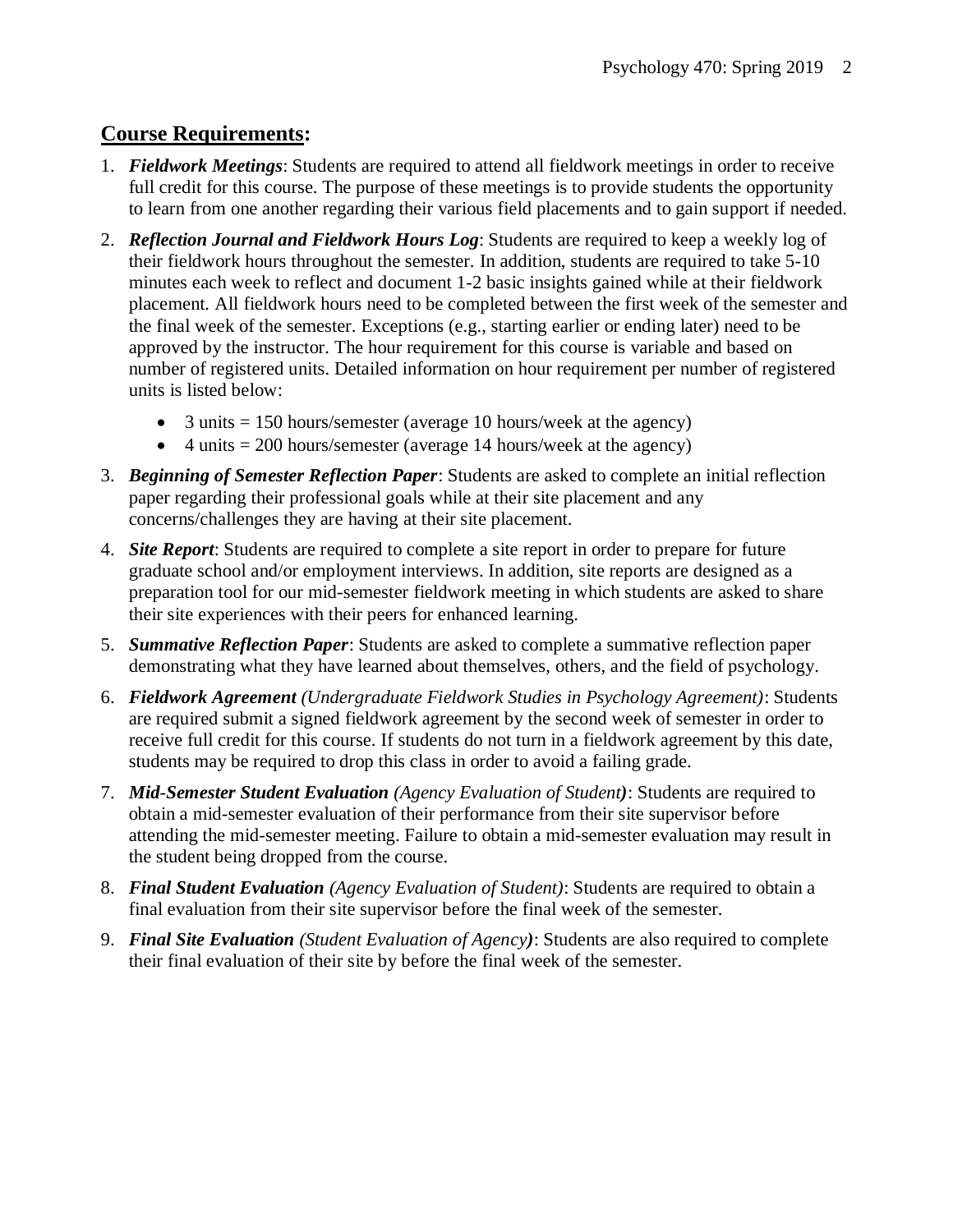#### **Course Policies:**

1*. Fieldwork Hours:* The hour requirement for this course is variable and based on the number of registered units. Each unit requires 50 hours of work. Detailed information on hour requirement per number of registered units is listed below:

- **3 units = 150 hours/semester (average 10 hours/week at agency)**
- **4 units = 200 hours/semester (average 14 hours/week at agency)**

2. *Credit/No Credit Policy*: Students will receive credit only for the semester in which the work is performed. Past employment or volunteer work may not be used for retroactive credit. Students will not receive credit for the course under the following circumstances:

- Failure to attend any meetings without prior permission from the instructor.
- Failure to complete required internship hours.
- Failure to complete required assignments.
- Failure to complete required evaluations.

3. *Late Assignments:* All assignments must be completed within the semester that the student is registered for the course. If any of your assignments are late, you run the risk of being dropped from the course.

4. *In Progress (IP):* Students may be given an incomplete in this course in the event of an unusual situation where the completion of the field work hours is beyond the control of the student.

5. *Ethical Violations:* Anyone found cheating, plagiarizing, or any other form of academic dishonesty, will be given No Credit for the assignment and in most cases No Credit for the course. Please refer to the PLNU university catalog for a full description of the campus policy.

6. *Special Academic Accommodations:* Any student in this course who has a disability that might prevent them from fully demonstrating their abilities should meet with an advisor in the Disability Resource Center within the first two weeks of class to initiate disability verification and discuss accommodation that may be necessary to ensure full participation in the successful completion of course requirements. The Disability Resource Center can be contacted by phone at 619-849-2486 or by e-mail at [DRC@pointloma.edu.](mailto:DRC@pointloma.edu)

#### **Steps to Securing Your Fieldwork Internship with an Approved Site for PSY470**

- 1. Complete and submit Application for Psychology Fieldwork form.
- 2. Meet with Prof. Sagawa to discussion potential options for placement.
- 3. Begin the application process with an approved site.
- 4. Register for PSY470 online during open registration.
- 5. Complete the interview and orientation process with your site including any necessary

background checks, immunizations, orientation meetings, and/or interviews.

6. Meet with your supervisor and complete the Fieldwork Agreement form.

#### **Steps to Securing Your Fieldwork Internship with a New Site for PSY470**

- 1. Complete Application for Psychology Field Work.
- 2. Meet with Prof. Sagawa to discuss potential options for placement.
- 3. Register for PSY470 online during open registration.
- 4. Meet with the Office of Strengths and Vocation to explore options.
- 6. Join Prof. Sagawa to visit the new site.

7. Complete interview and orientation process with your site including any necessary background checks, immunizations, orientation meetings, and/or interviews.

8. Meet with your supervisor and complete the Fieldwork Agreement form.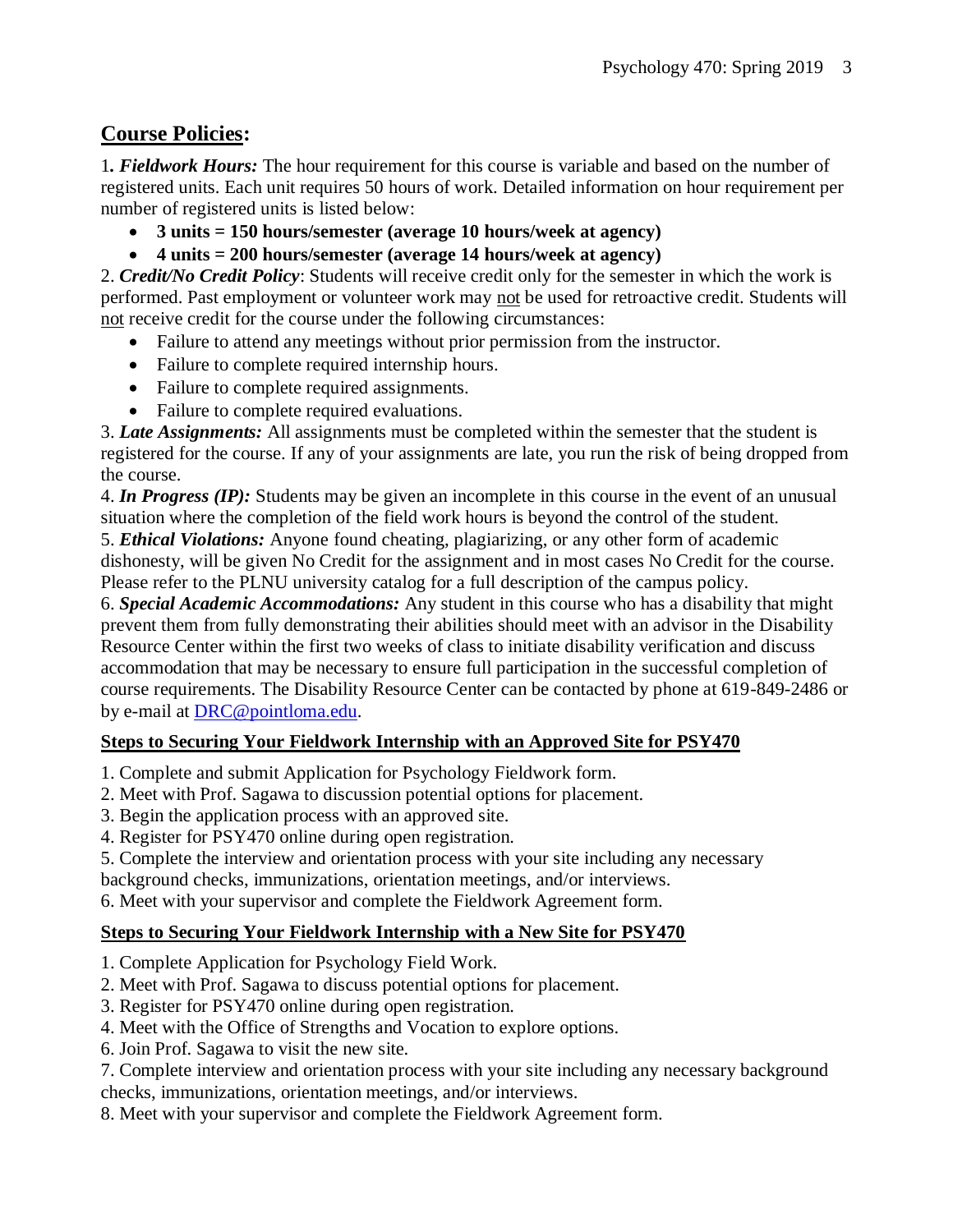#### **University Policies:**

1. *Educational Goals*: An internship or practicum must be part of an approved major or concentration within an academic department. Students must meet all prerequisites before participating. Each academic department offering internships or practicums for academic credit will clearly define the educational goals for these programs in written form. Learning objectives/career goals for the student and specific expectations from the internship or practicum site must stem from these educational goals.

2. *Locations*: Internship and practicum locations must be selected in collaboration with the department and appropriate faculty supervisor. Supervisor may call or visit site. Educational goals and accompanying expectations of the student must be agreed upon by the agency or business in order for it to quality as an approved site. When needed, legal rights and liabilities of the student of the site and of the University will be clearly stated and agreed to in writing before the beginning of the experience.

3. *Remuneration*: Traditionally PLNU academic internships and practicum assignments have not been paid positions. It was believed that the agency in which the student was placed was not to be considered the employer, but it was to serve as a partner in an educational experience for preprofessionals. As workplace policies have changed and liability concerns have arisen, the paid internship model has become common practice. If an internship includes payment for services (i.e., minimum wage, etc.), this must be stated in writing by the agency or business providing the paid internship. These conditions must be approved by the supervising academic department prior to the first day of the internship experience. Students may not use current employment locations to count for credit unless the workplace also qualifies under the previously stated PLNU educational policies, and a specific assignment is agreed upon. This determination must be made in consultation with the faculty supervisor. Past employment or volunteer work may not be used for retroactive credit. It remains the goal that agencies and businesses will be located by the academic departments and will participate with the University to provide valuable educational experiences, whether paid positions or not. Non-paid experiences can be mutually beneficial to both the sponsoring agency and the student, particularly if they are less encumbered by profit expectations. Students should be encouraged by faculty supervisors to pursue non-paid experiences with equal enthusiasm as with paid positions.

#### **Final Examination Policy:**

Successful completion of this class requires taking the final examination on its scheduled day. The [Final Exam Schedule](http://www.pointloma.edu/experience/academics/class-schedules) is available online.

#### **Attendance and Participation Policy:**

Regular and punctual attendance at all classes is considered essential to optimum academic achievement. If the student is absent for more than 10 percent of class meetings, the faculty member can file a written report which may result in de-enrollment. If the absences exceed 20 percent, the student may be de-enrolled without notice until the university drop date or, after that date, receive the appropriate grade for their work and participation. A complete description of the [Academic](https://catalog.pointloma.edu/content.php?catoid=18&navoid=1278#Class_Attendance)  [Policies](https://catalog.pointloma.edu/content.php?catoid=18&navoid=1278#Class_Attendance) can be found in the Undergraduate Academic Catalog.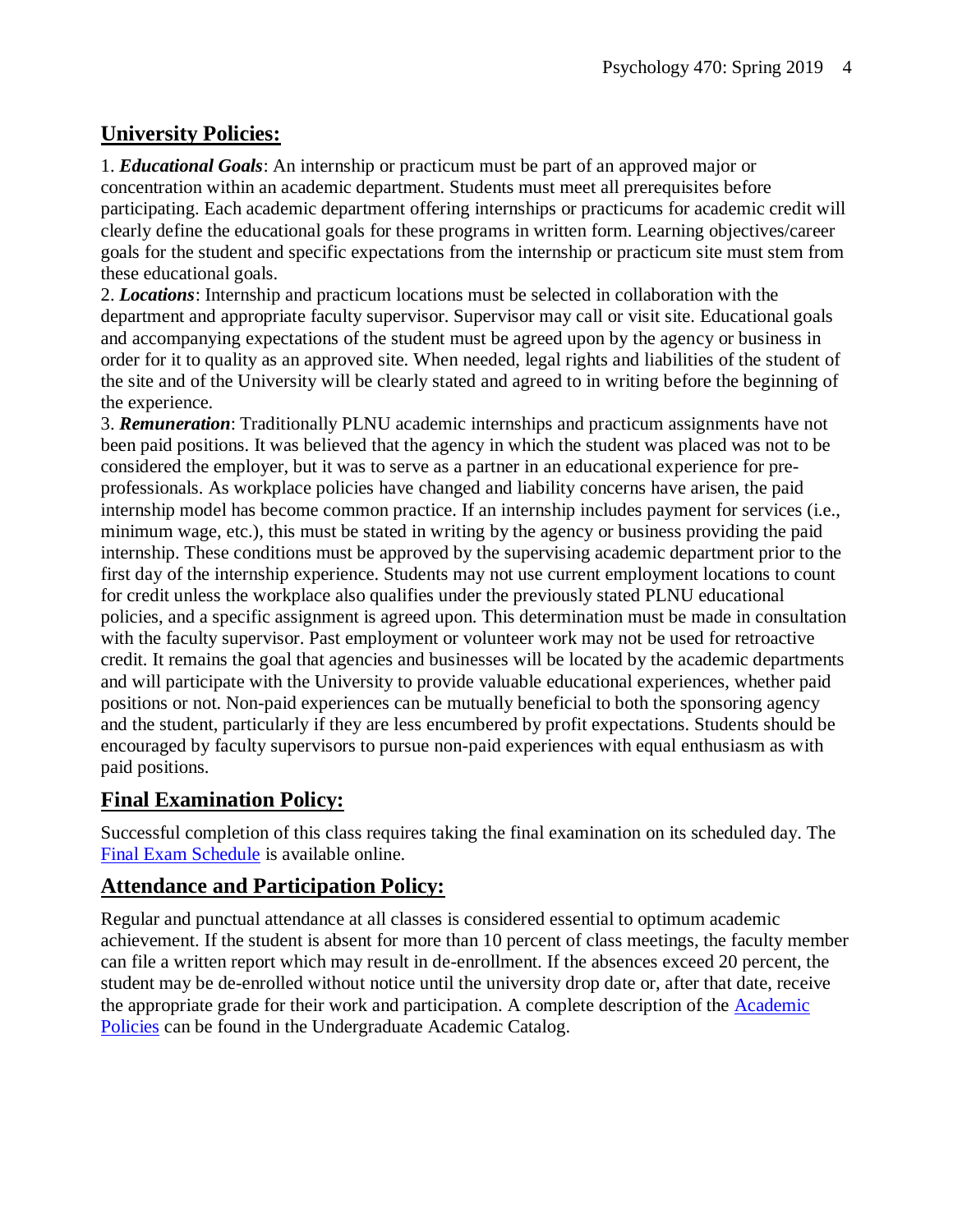#### **Course Credit Hour Information:**

Following the [PLNU Credit Hour Policy,](http://catalog.pointloma.edu/content.php?catoid=18&navoid=1278#Credit_Hour_Definition) to meet the identified student learning outcomes of this course, the expectations are that this 3-4 unit course, delivered over a 15 week semester will approximate 3-4 hours/week classroom or direct faculty instruction. In addition, out of class student work will approximate a minimum of 6-8 hours each week. Specific details about how the class meets the credit hour requirement can be provided upon request.

#### **Academic Honesty Policy:**

Students should demonstrate academic honesty by doing original work and by giving appropriate credit to the ideas of others. Academic dishonesty is the act of presenting information, ideas, and/or concepts as one's own when in reality they are the results of another person's creativity and effort. A faculty member who believes a situation involving academic dishonesty has been detected may assign a failing grade for that assignment or examination, or, depending on the seriousness of the offense, for the course. Faculty will follow and students may appeal using the procedures in the University Catalog. See the [Academic Policies](https://catalog.pointloma.edu/content.php?catoid=18&navoid=1278#Academic_Honesty) for definitions of kinds of academic dishonesty and for further policy information.

#### **Academic Accommodations:**

While all students are expected to meet the minimum standards for completion of this course as established by the instructor, students with disabilities may require academic adjustments, modifications, or auxiliary aids/services. At Point Loma Nazarene University (PLNU), these students are requested to register with the **Disability Resource Center** (DRC), located in the Bond Academic Center [\(DRC@pointloma.edu](mailto:DRC@pointloma.edu) or 619-849-2381). The DRC's policies and procedures for assisting such students in the development of an appropriate academic adjustment plan (AP) allows PLNU to comply with Section 504 of the Rehabilitation Act and the Americans with Disabilities Act. Section 504(a) prohibits discrimination against students with special needs and guarantees all qualified students equal access to and benefits of PLNU programs and activities. After the student files the required documentation, the DRC, in conjunction with the student, will develop an AP to meet that student's specific learning needs. The DRC will thereafter email the student's AP to all faculty who teach course in which the student is enrolled each semester. The AP must be implemented in all such courses. If students do not wish to avail themselves of some or all of the elements of their AP in a particular course, it is the responsibility of those students to notify their professor in that course. PLNU highly recommends that DRC students speak with their professors during the first two weeks of each semester about the applicability of their AP in that particular course and/or if they do not desire to take advantage of some or all of the elements of their AP in that course. Students may find additional support through other campus offices as well including the [Office of Spiritual Development,](https://www.pointloma.edu/offices/spiritual-development) the [Tutorial Center,](https://www.pointloma.edu/offices/tutorial-services) and/or the [Wellness Center.](https://www.pointloma.edu/offices/wellness-center)

#### **Copyright Policy:**

Point Loma Nazarene University, as a non-profit educational institution, is entitled by law to use materials protected by US Copyright Act for classroom education. Any use of those materials outside of the class may violate the law. More information on the [PLNU Copyright Policy](http://libguides.pointloma.edu/content.php?pid=203591&sid=1700398) can be found online.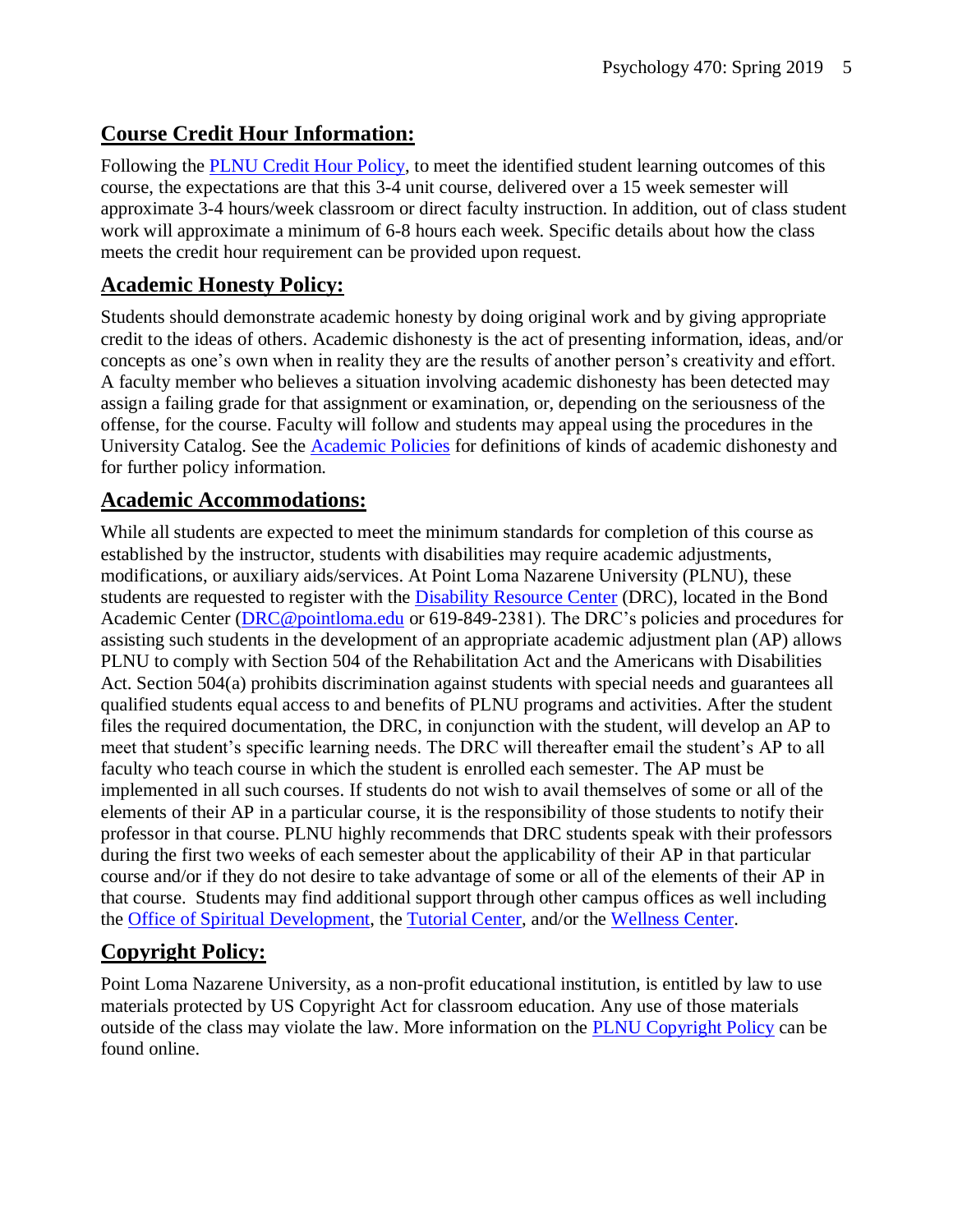#### **Psychology 470 Tentative Schedule**

Beginning of Semester Meeting (January 17th) *Assignment Due: Fieldwork Agreement*

Indivdual Meetings with Professor (February 11<sup>th</sup>-February 15<sup>th</sup>) *Assignment Due: Beginning of Semester Reflection Paper*

Mid-Semester Meeting (March 14<sup>th</sup>) *Assignment Due: Site Report Assignment Due: Agency Evaluation of Student (Mid-Semester)*

Final Meeting (April 11<sup>th</sup>) *Assignment Due: Summative Reflection Paper*

Final Exam – Final Evaluation Meetings with Professor (April 29<sup>th</sup>-May 3<sup>rd</sup>) *Assignment Due: Weekly Hours Log & Reflection Journal Assignment Due: Agency Evaluation of Student (Final) Assignment Due: Student Evaluation of Agency*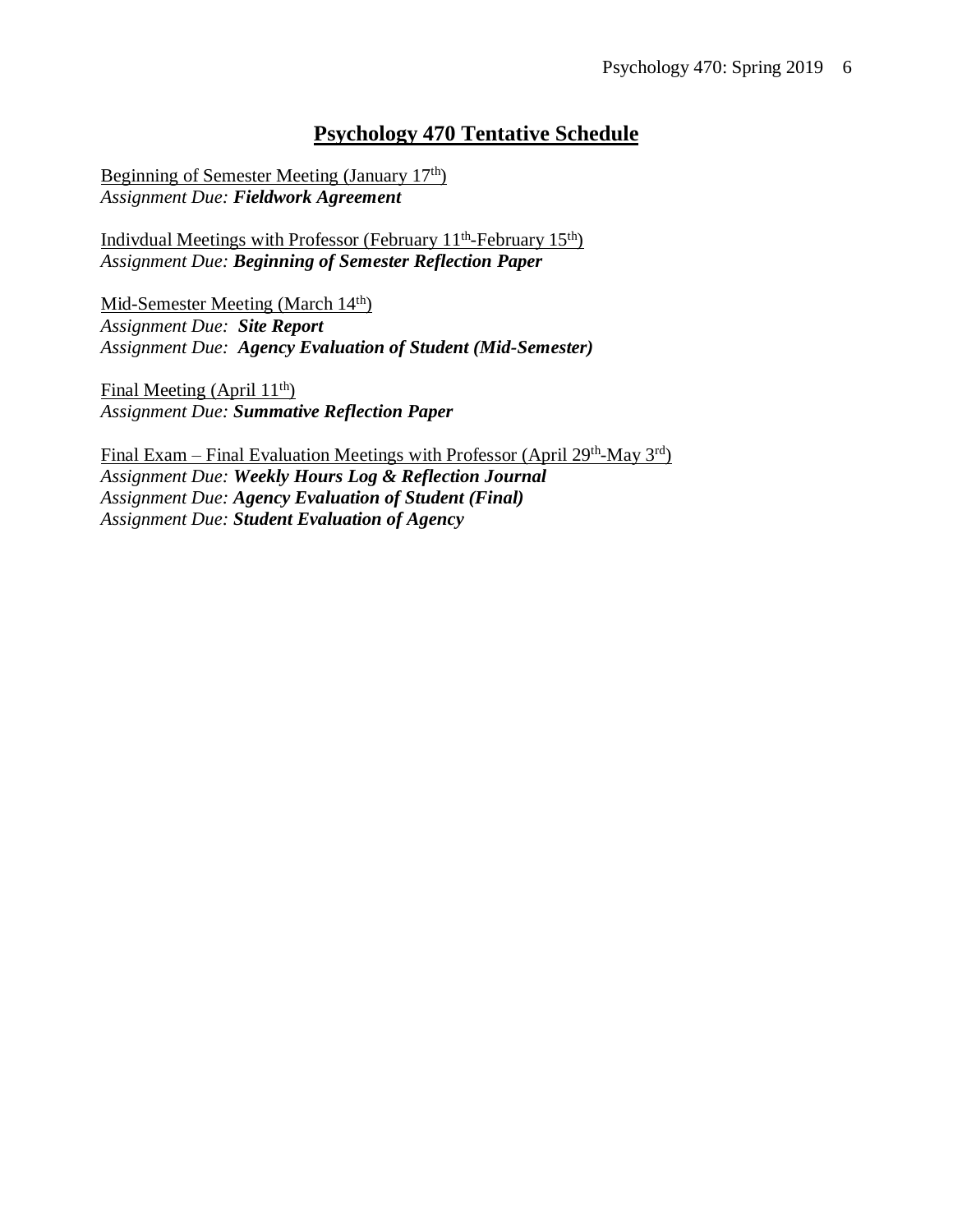### **Fieldwork Hours Log and Reflection Journal**

Please take 5-10 minutes each week to reflect on your experience at your fieldwork placement. After reflection, please make sure to write down 1-2 insights gained about yourself, others, the field of psychology, and/or your potential fit for a career in psychology. Reflections are to be brief (i.e., no more than one sentence) and may be listed in bullet points. In addition, please remember to document your fieldwork hours on a weekly basis. All fieldwork hours need to be completed between the first week of the semester and the final week of the semester. Exceptions need to be approved by the instructor. The hour requirement for this course is based on number of registered units. Detailed information on hour requirement per registered units is listed below.

- 2 units  $= 100$  hours/semester (average 6 hours/week at the agency)
- 3 units  $= 150$  hours/semester (average 10 hours/week at the agency)
- 4 units  $= 200$  hours/semester (average 14 hours/week at the agency)

| <b>Week</b>                                                                        | <b>Hours</b>           | <b>Insights</b> |       |  |
|------------------------------------------------------------------------------------|------------------------|-----------------|-------|--|
| 1                                                                                  |                        |                 |       |  |
| $\boldsymbol{2}$                                                                   |                        |                 |       |  |
| $\mathbf{3}$                                                                       |                        |                 |       |  |
| $\overline{\mathbf{4}}$                                                            |                        |                 |       |  |
| 5                                                                                  |                        |                 |       |  |
| 6                                                                                  |                        |                 |       |  |
| 7                                                                                  |                        |                 |       |  |
| 8                                                                                  |                        |                 |       |  |
| $\boldsymbol{9}$                                                                   |                        |                 |       |  |
| 10                                                                                 |                        |                 |       |  |
| 11                                                                                 |                        |                 |       |  |
| 12                                                                                 |                        |                 |       |  |
| 13                                                                                 |                        |                 |       |  |
| 14                                                                                 |                        |                 |       |  |
| 15                                                                                 |                        |                 |       |  |
| <b>Total</b>                                                                       |                        |                 |       |  |
| I, the undersigned, verify that all information submitted in this log is accurate. |                        |                 |       |  |
| Student's Signature:                                                               |                        |                 | Date: |  |
|                                                                                    | Supervisor's Signature |                 | Date: |  |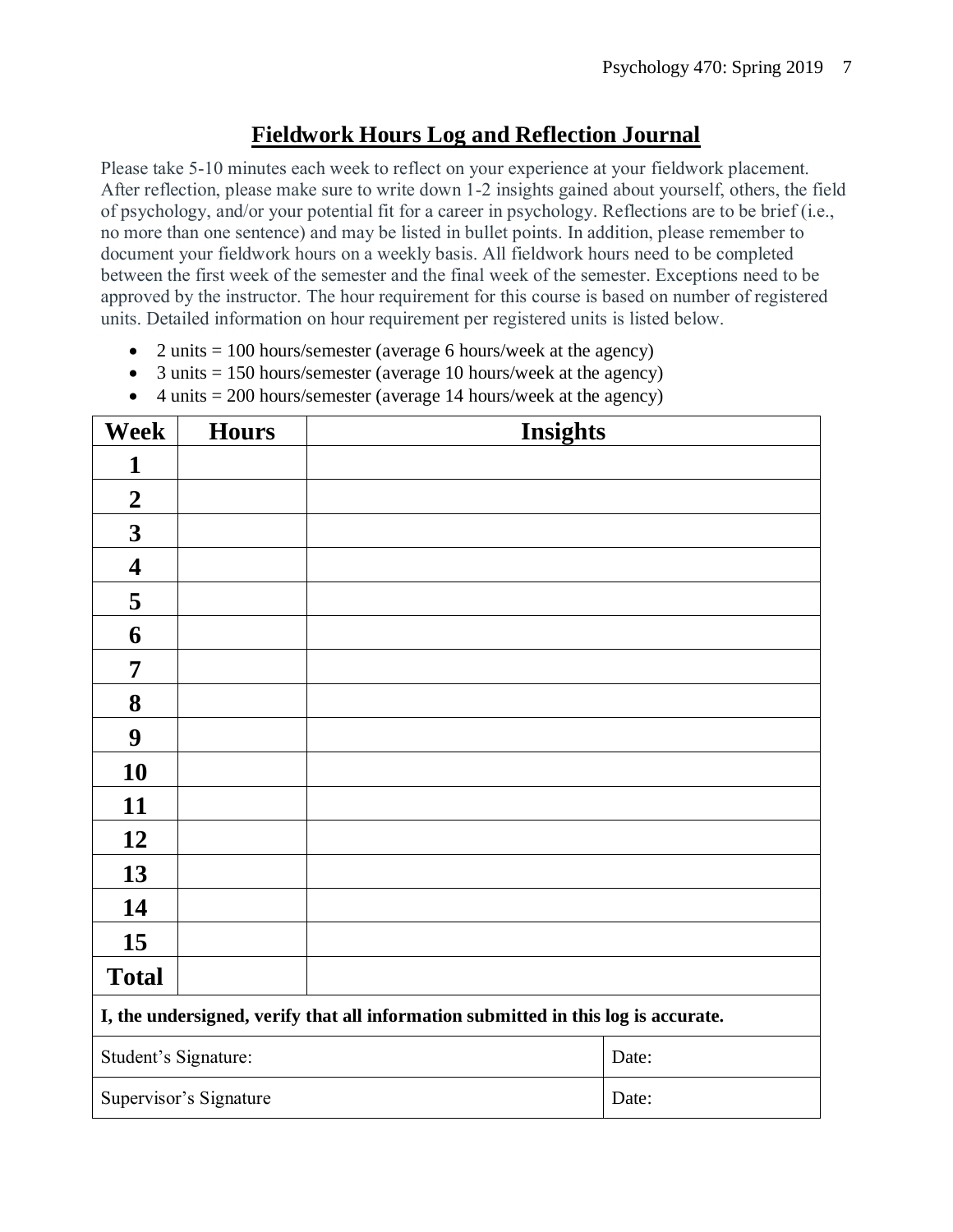# **Beginning of Semester Reflection Paper**

Please provide a 1-2 page (250-500 word) response to the following questions:

- **Learning Experiences**: What experiences and/or learning opportunities are you hoping to get while at your placement this semester? How do you plan on advocating for yourself in order to obtain these experiences and/or learning opportunities? Learning opportunities may include but are not limited to: counseling, emotional support, behavior modification, behavioral monitoring, data collection, intake interviews, documentation, treatment planning, case management, community outreach, pitch writing, marketing services, and/or education.
- **Challenging Experiences**: What has been difficult or challenging about being at your placement so far? What are your initial concerns and/or questions with regard to being at your placement this semester? How do you plan on going about resolving these challenges or answering these questions?
- **Career Exploration**: What careers would you like to learn more about this semester while at your site placement? Who would you like to potentially conduct an informational interview with at your site? What questions would you like to ask them?

\*Note. This purpose of this assignment is to increase your awareness of your professional goals and to help you to develop a plan to enhance your learning experiences while your site placement this semester. As such, you will be asked to share your responses to these questions at your indivdual meeting with the instructor during the second month of the semester. A detailed description of the grading rubric for this assignment can be found online.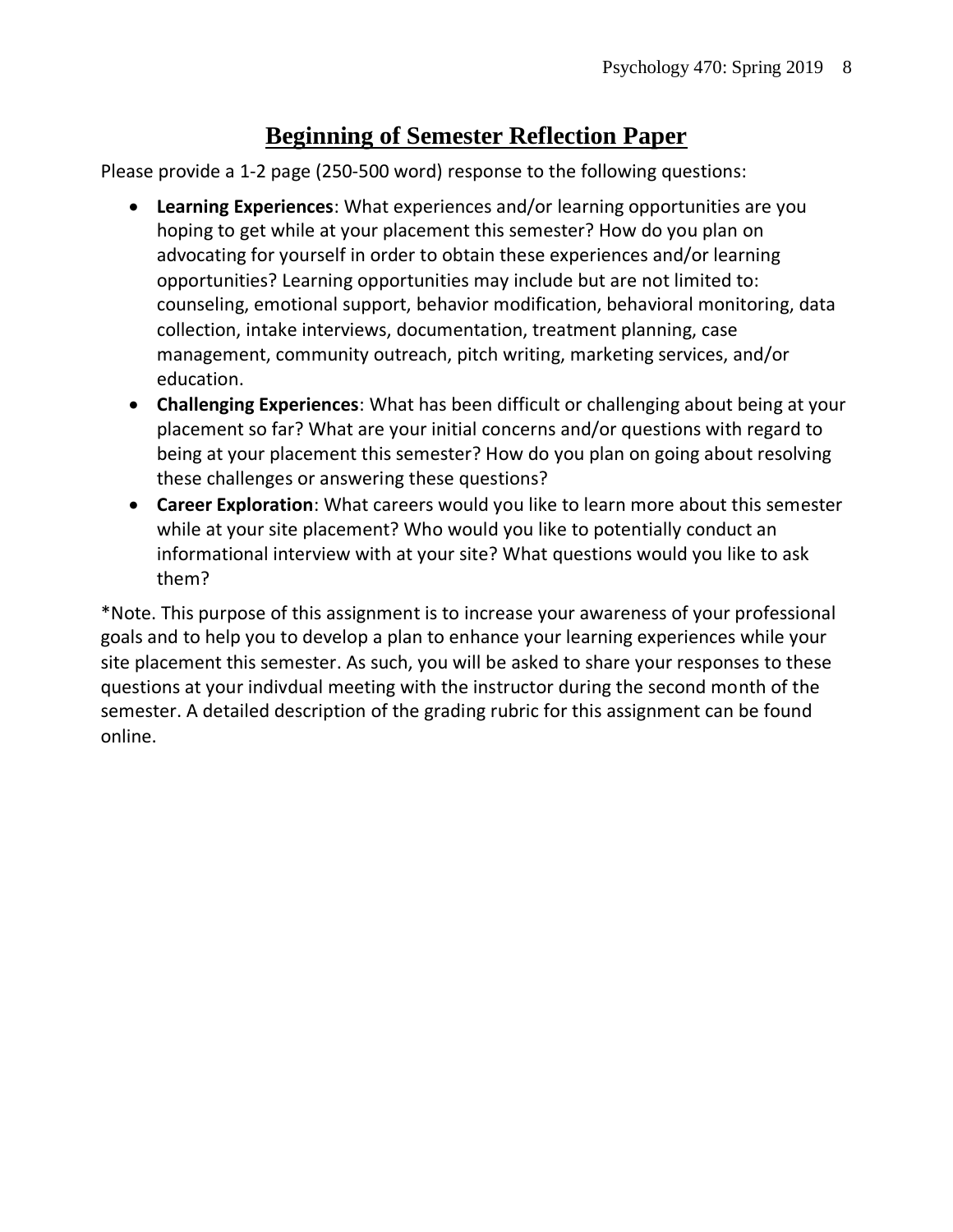# **Site Report**

Please provide a 2-4 page (500-1000 word) description of your site placement including the following:

- **Mission**: What is the mission statement of your site placement? In cases where no mission statement has been created, please describe the overall vision for and/or goals of your site placement.
- **Demographics:** What are the demographics of the people that your site serves? Descriptions of demographics may include but are not limited to: age, gender, socioeconomic status, education level, ethnicity, and geographic location.
- **Presenting Concerns**: What are some reasons why a person might visit your site? Reasons may include but are not limited to: educational concerns, mental health issues, help with marketing, desire for leadership development, help with employee benefits, and/or health problems. Please be as specific as you can in response to this question.
- **Services**: What are the primary services that your site provides? Services provide may include but are not limited to: leadership development, marketing services, individual counseling, group counseling, art therapy, case management, training and education, emotional support, spiritual support, and/or assessment.
- **Staff Characteristics**: What are the staff characteristics of your site placement? Staff characteristics may include but are not limited to: staff education and/or degrees, staff roles and/or titles, and staff duties and/or areas of expertise.
- **Learning Opportunities**: What are the duties and/or learning opportunities/experiences are offered to fieldwork students at your agency? Learning opportunities may include but are not limited to: counseling, emotional support, behavior modification, behavioral monitoring, data collection, intake interviews, documentation, treatment planning, case management, community outreach, pitch writing, marketing services, and/or education.

\*Note. This purpose of this assignment is to help your fellow students learn more about the fieldwork experiences available to them as undergraduate students. As such, you will be asked to share your responses to these questions at our mid-semester meeting. A detailed grading rubric for this assignment can be found online.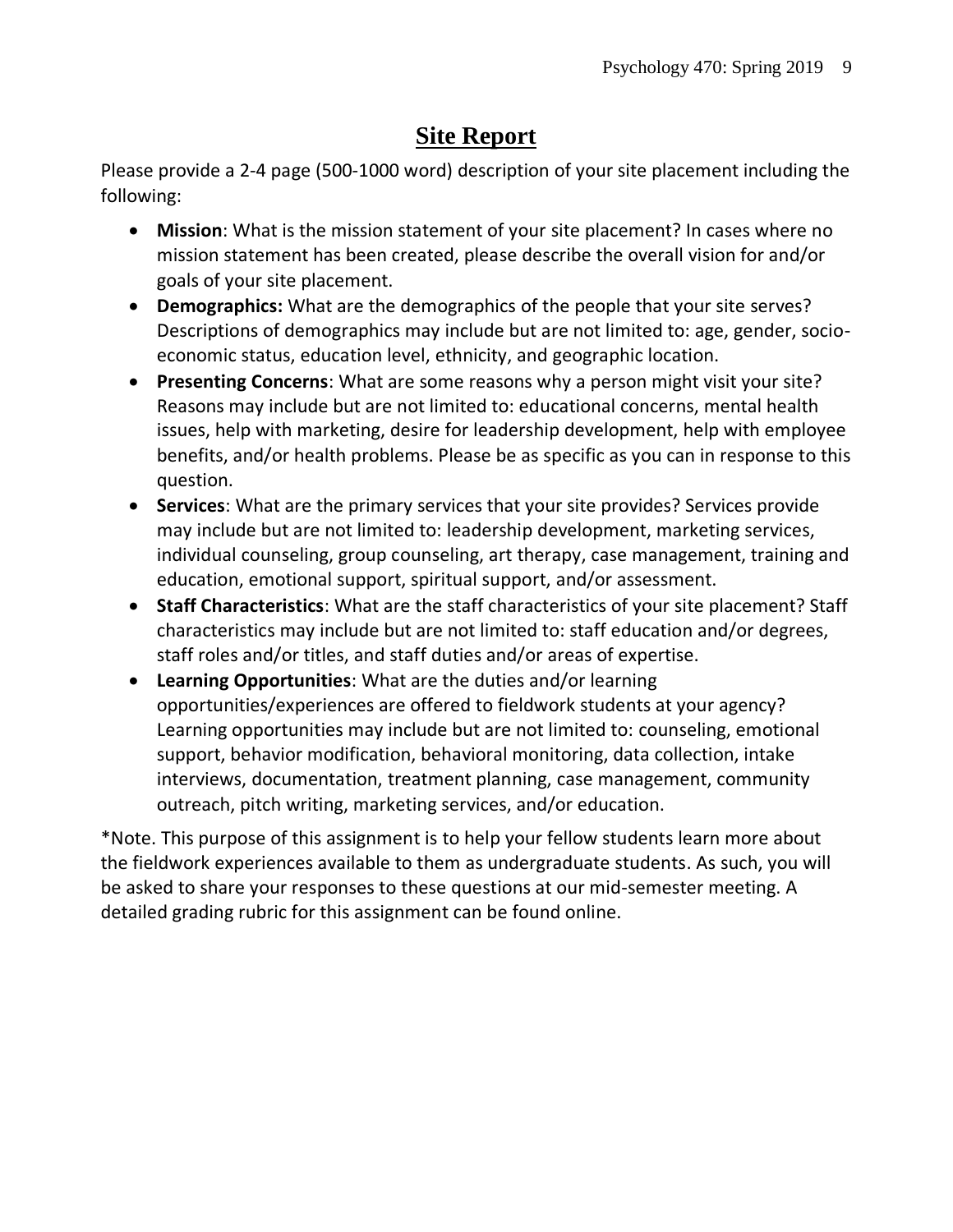# **Summative Reflection Paper**

Please provide a 2-4 page (500-1000 word) reflection regarding your site placement including the following:

1. **Rewarding Experience(s)**: What have you especially enjoyed doing while at your placement? What has been your most rewarding experience with a group, individual, client, resident, patient, and/or project at your site?

2. **Challenging Experience(s)**: What has been difficult or challenging about being at your placement? What has been your most challenging experience with a group, individual, client, resident, patient and/or project at your site? How have you worked to resolve these challenges?

3. **Personal and Professional Development**: What have you learned about yourself and others while at your placement? What have you learned about the professional world and expectations of supervisors within the professional world? What have you learned about your personal strengths and growth areas?

4. **Career Direction**: What career directions are you considering following your experience at your site? How has your experience at your placement shaped, solidified, or changed your future career goals and/or direction?

5. **Knowledge and Skills**: What have you learned about the field of psychology or a related field (e.g., marketing or human resources) while at your placement? What skills have you been able to develop while at your site? What psychological theories or principles have you been able to apply while at your placement?

**6. Conclusion and Recommendation**: How have you benefited from being placed at your site placement this semester? Would you recommend your site as a potential placement for future students? Why or why not?

\*Note. This purpose of this assignment is to prepare you for future interviews with graduate schools and/or employment agencies. As such, you will be asked to share your responses to these questions at our final meeting. A detailed grading rubric for this assignment can be found online.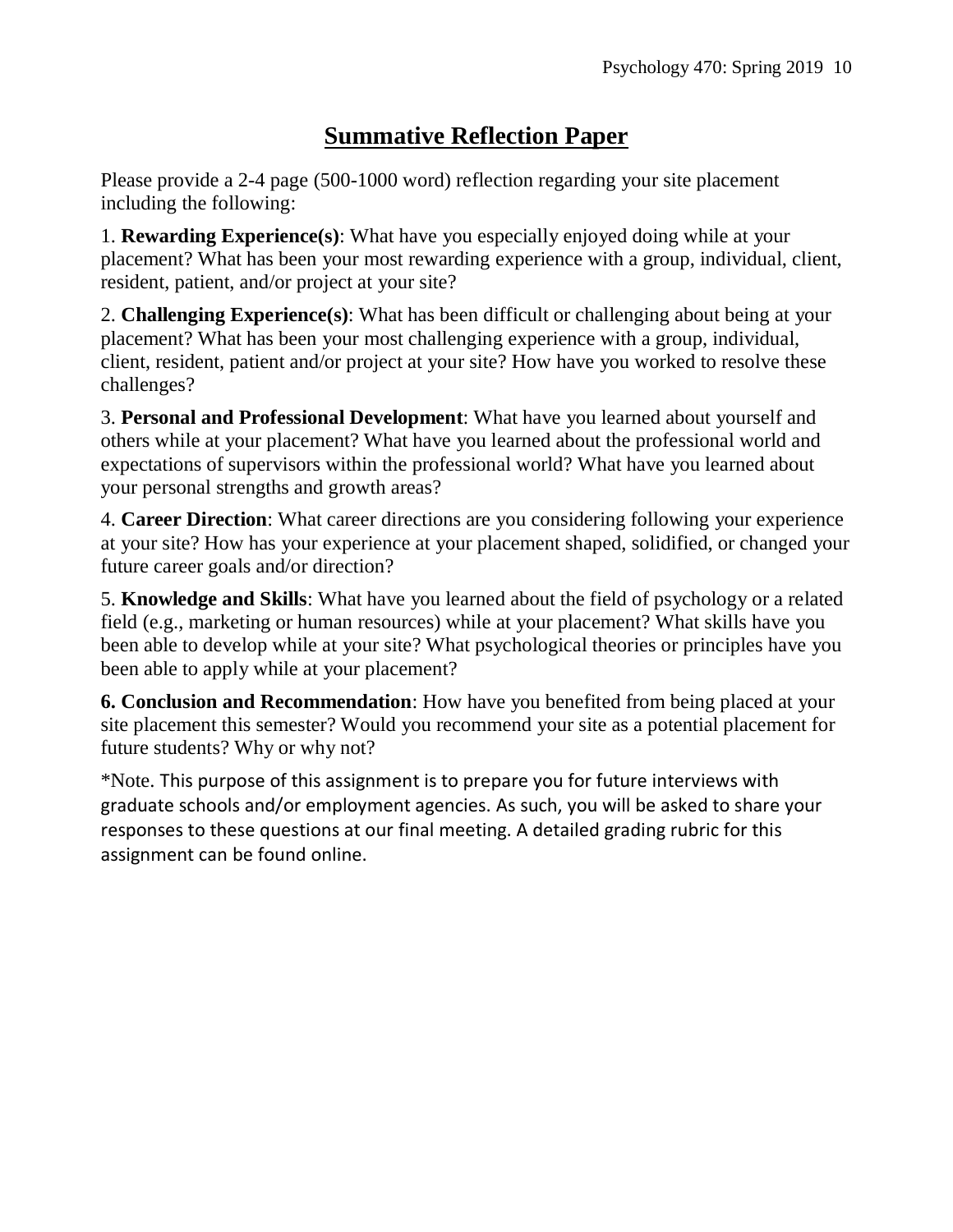┑

# $\text{PLNU}$  forward

 $\Box$ 

**Point Loma Nazarene University Department of Undergraduate Psychology**

# **Undergraduate Fieldwork Studies in Psychology Agreement**

| STUDENT'S CONTACT INFORMATION (To be completed by the <i>student</i> )   |           |  |  |  |  |
|--------------------------------------------------------------------------|-----------|--|--|--|--|
| Student's Name:                                                          |           |  |  |  |  |
| Student's Address:                                                       |           |  |  |  |  |
|                                                                          |           |  |  |  |  |
| <b>Student's Phone Number:</b>                                           |           |  |  |  |  |
| Student's Email Address:                                                 |           |  |  |  |  |
| Student's Class Standing (please check one):                             |           |  |  |  |  |
| $\Box$ Sophomore<br>$\Box$ Junior $\Box$ Senior<br>$\Box$ Freshman       | $\Box$ 5+ |  |  |  |  |
| SUPERVISOR'S CONTACT INFORMATION (To be completed by the <i>agency</i> ) |           |  |  |  |  |
| <b>Agency Name:</b>                                                      |           |  |  |  |  |
| <b>Agency Address:</b>                                                   |           |  |  |  |  |
|                                                                          |           |  |  |  |  |
| Primary Supervisor's Name:                                               |           |  |  |  |  |
| Primary Supervisor's Title:                                              |           |  |  |  |  |
| Primary Supervisor's Phone Number:                                       |           |  |  |  |  |
| Primary Supervisor's Email Address:                                      |           |  |  |  |  |
| INSTRUCTOR'S CONTACT INFORMATION (To be completed by <i>instructor</i> ) |           |  |  |  |  |
| Instructor's Name: Joel Sagawa, Ph.D.                                    |           |  |  |  |  |
| Instructor's Address: Department of Psychology (Culbertson Hall)         |           |  |  |  |  |
| 3900 Lomaland Drive<br>San Diego, Ca 92016                               |           |  |  |  |  |
| Instructor's Phone Number: 619-849-2381                                  |           |  |  |  |  |
| Instructor's Email Address: jsagawa@pointloma.edu                        |           |  |  |  |  |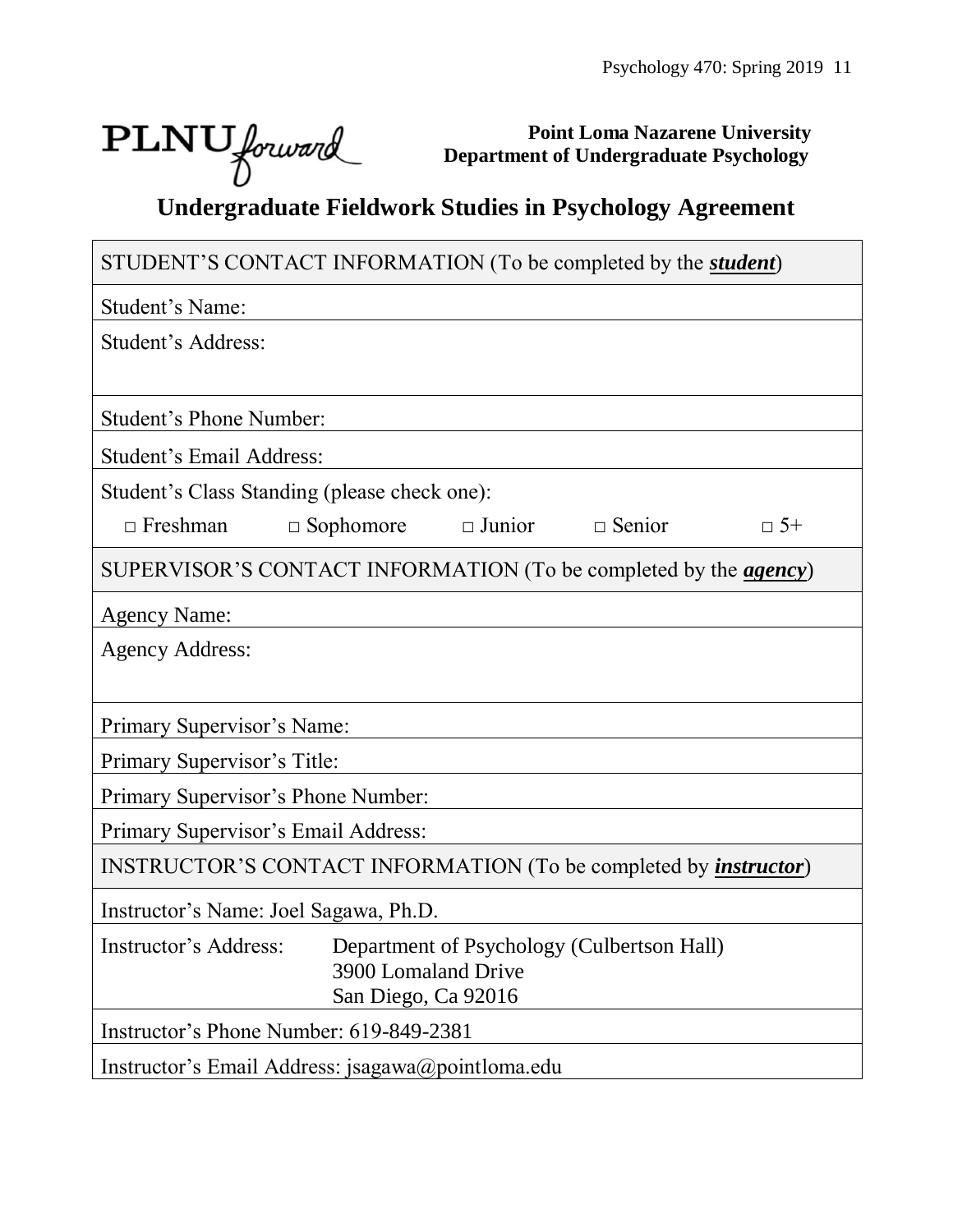| FIELDWORK HOURS (To be completed by the <i>student</i> )                                                                                                                                                                                                                                                                                                                                                                                    |                                                       |            |  |  |
|---------------------------------------------------------------------------------------------------------------------------------------------------------------------------------------------------------------------------------------------------------------------------------------------------------------------------------------------------------------------------------------------------------------------------------------------|-------------------------------------------------------|------------|--|--|
| Number of units (please check one):                                                                                                                                                                                                                                                                                                                                                                                                         | $\Box$ 3 units (150 hours) $\Box$ 4 units (200 hours) |            |  |  |
| <b>Agreed Upon Start Date:</b>                                                                                                                                                                                                                                                                                                                                                                                                              | <b>Agreed Upon End Date:</b>                          |            |  |  |
| FIELDWORK DESCRIPTION (To be completed by the <i>agency</i> )                                                                                                                                                                                                                                                                                                                                                                               |                                                       |            |  |  |
| Please list duties and learning experiences offered to the student by the agency:<br>(Agency may attach description of duties and learning experiences if desired)                                                                                                                                                                                                                                                                          |                                                       |            |  |  |
| Please describe training opportunities offered to the student by the agency:<br>(Agency may attach description of training opportunities if desired)                                                                                                                                                                                                                                                                                        |                                                       |            |  |  |
| When will training (if any) occur? Please select all that apply.<br>$\Box$ Mon<br>$\Box$ Sun<br>$\Box$ Tue                                                                                                                                                                                                                                                                                                                                  | $\Box$ Wed $\Box$ Thur<br>$\Box$ Fri                  | $\Box$ Sat |  |  |
| When will supervision (if any) occur? Please select all that apply.<br>$\Box$ Mon<br>$\Box$ Tue<br>$\Box$ Sun<br>$\Box$ Not Applicable $\Box$ Other (please describe):                                                                                                                                                                                                                                                                      | $\Box$ Wed $\Box$ Thur<br>$\Box$ Fri                  | $\Box$ Sat |  |  |
| SIGNATURES (To be signed by <i>agency supervisor, student</i> , and <i>instructor</i> )                                                                                                                                                                                                                                                                                                                                                     |                                                       |            |  |  |
| We, the undersigned, accept the responsibilities outlined in this agreement. I, the student, have<br>read and understand that credit for this course is contingent upon meeting all requirements (e.g.,<br>assignments and evaluations) for this course as outlined in the syllabus in addition to performing<br>the work described above. Any deviation from what has been indicated above is to be worked out<br>by all parties involved. |                                                       |            |  |  |
| Student's Signature:                                                                                                                                                                                                                                                                                                                                                                                                                        |                                                       | Date:      |  |  |
| Agency Supervisor's Signature:                                                                                                                                                                                                                                                                                                                                                                                                              |                                                       | Date:      |  |  |
| Instructor's Signature:                                                                                                                                                                                                                                                                                                                                                                                                                     |                                                       | Date:      |  |  |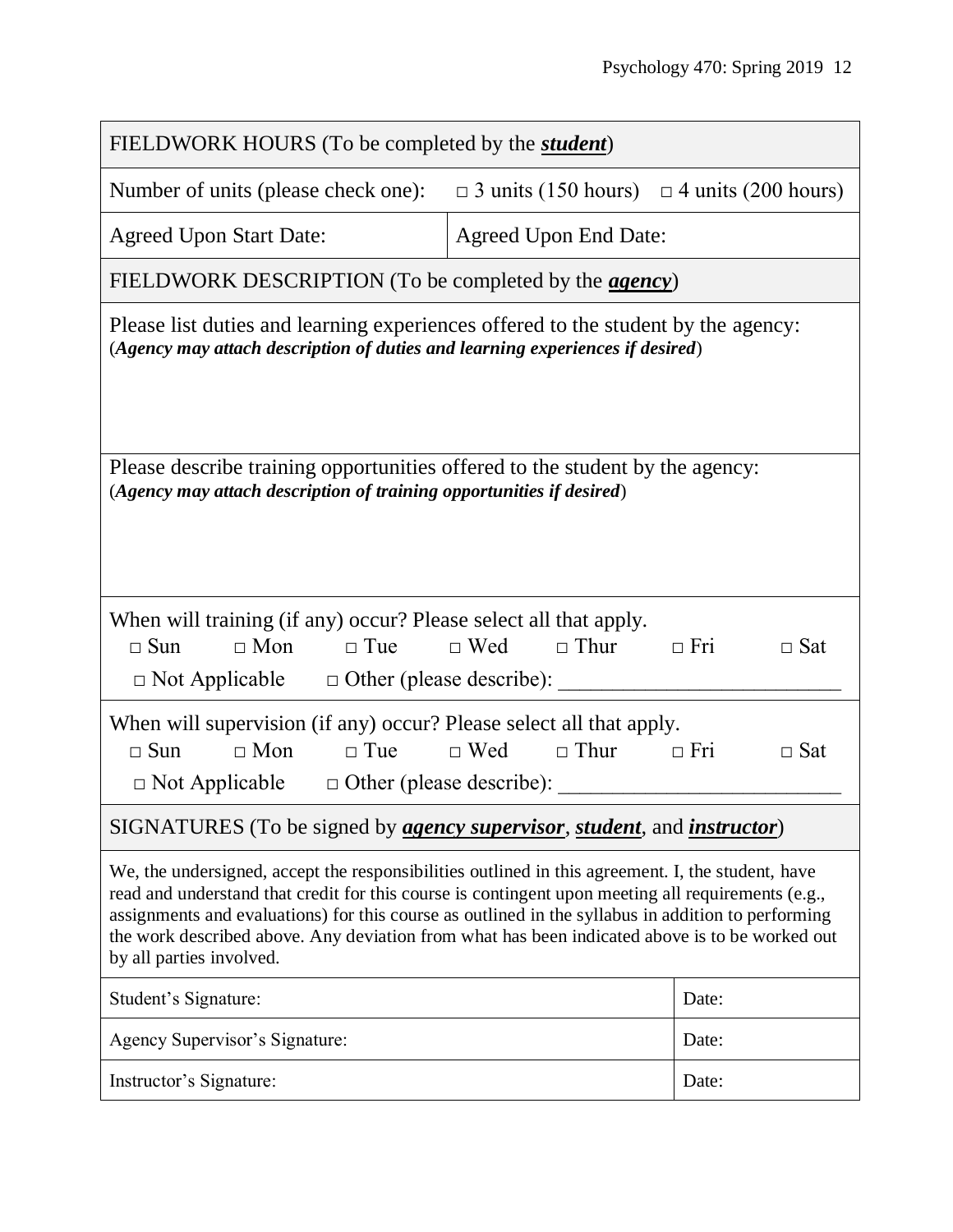$\text{PLNU}_{forward}$ 

**Point Loma Nazarene University Department of Undergraduate Psychology**

# **Agency Evaluation of Student**

| <b>CONTACT INFORMATION:</b>                   |                |                                                                                                                                                                                                               |   |                       |
|-----------------------------------------------|----------------|---------------------------------------------------------------------------------------------------------------------------------------------------------------------------------------------------------------|---|-----------------------|
| Agency:                                       |                |                                                                                                                                                                                                               |   |                       |
| <b>Agency Supervisor:</b>                     |                |                                                                                                                                                                                                               |   |                       |
| Student:                                      |                |                                                                                                                                                                                                               |   |                       |
| <b>FIELDWORK HOURS:</b>                       |                |                                                                                                                                                                                                               |   |                       |
| <b>Placement Began:</b>                       |                | <b>Placement Ends:</b>                                                                                                                                                                                        |   |                       |
| <b>Approximate Number of Hours Completed:</b> |                |                                                                                                                                                                                                               |   |                       |
| <b>RATING SCALE:</b>                          |                |                                                                                                                                                                                                               |   |                       |
|                                               |                | USING THE RATING SCALE BELOW, PLEASE EVALUTE THE STUDENT ASSIGNED TO<br>YOUR PROGRAM IN TERMS OF THE FOLLOWING CRITERIA. ENTER N/A IF YOU DID<br>NOT HAVE THE CHANCE TO OBSERVE STUDENT IN A PARTICULAR AREA. |   |                       |
| $\mathbf{1}$<br><b>VERY POOR</b>              | $\overline{2}$ | 3<br><b>AVERAGE</b>                                                                                                                                                                                           | 4 | 5<br><b>EXCELLENT</b> |
| <b>GENERAL CHARACTERISTICS:</b>               |                |                                                                                                                                                                                                               |   | <b>RATING</b>         |
| Personal appearance<br>1.                     |                |                                                                                                                                                                                                               |   |                       |
| 2.<br><b>Emotional maturity</b>               |                |                                                                                                                                                                                                               |   |                       |
| 3.<br>Reliability and responsibility          |                |                                                                                                                                                                                                               |   |                       |
| Initiative and resourcefulness<br>4.          |                |                                                                                                                                                                                                               |   |                       |
| Interest and enthusiasm<br>5.                 |                |                                                                                                                                                                                                               |   |                       |
| 6.                                            |                | Ability to get along and work well with others                                                                                                                                                                |   |                       |
| Ability to communicate orally<br>7.           |                |                                                                                                                                                                                                               |   |                       |
| Ability to communicate in writing<br>8.       |                |                                                                                                                                                                                                               |   |                       |
|                                               |                |                                                                                                                                                                                                               |   |                       |
| 9.                                            |                | Organization of time to meet the needs of the agency                                                                                                                                                          |   |                       |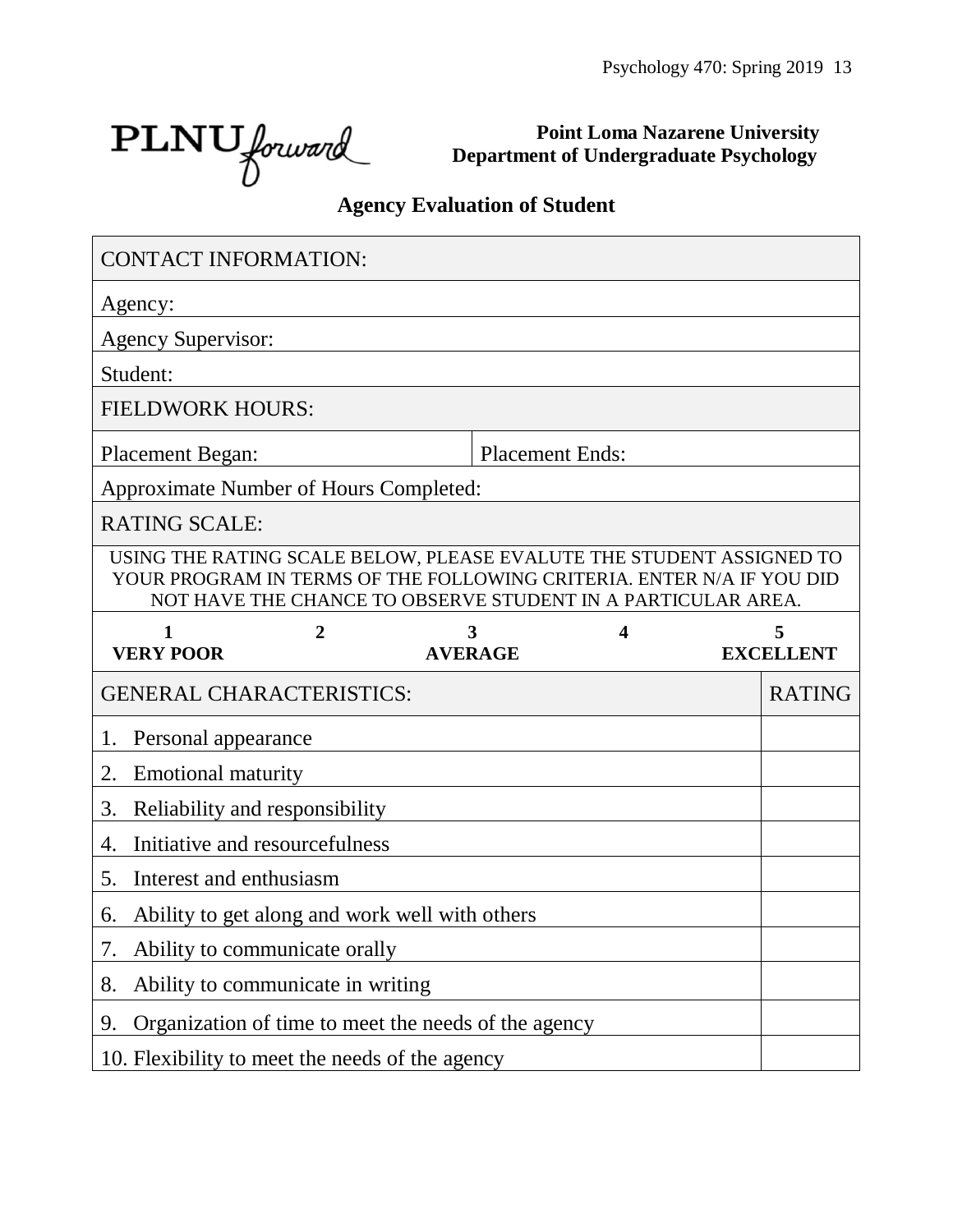| PROFESSIONAL COMPETENCE                                                                                                                                              |            | <b>RATING</b> |  |  |
|----------------------------------------------------------------------------------------------------------------------------------------------------------------------|------------|---------------|--|--|
| Active listening skills<br>1.                                                                                                                                        |            |               |  |  |
| Ability to establish rapport with others<br>2.                                                                                                                       |            |               |  |  |
| 3.<br>Ability to express care, empathy, genuineness, and warmth                                                                                                      |            |               |  |  |
| Awareness of professional ethics and ethical decision making<br>4.                                                                                                   |            |               |  |  |
| Ability to maintain appropriate boundaries<br>5.                                                                                                                     |            |               |  |  |
| Awareness of own strengths and weaknesses<br>6.                                                                                                                      |            |               |  |  |
| Ability to relate non-defensively when receiving feedback<br>7.                                                                                                      |            |               |  |  |
| Ability to implement feedback received from supervisor<br>8.                                                                                                         |            |               |  |  |
| Recognizes problems and reports them to supervisor<br>9.                                                                                                             |            |               |  |  |
| 10. Ability to facilitate group activities                                                                                                                           |            |               |  |  |
| <b>GLOBAL ASSESSMENT</b>                                                                                                                                             |            |               |  |  |
| Please list one or two highly positive attributes of this student:<br>(Agency may attach description of positive attributes if desired)                              |            |               |  |  |
|                                                                                                                                                                      |            |               |  |  |
| Please list one or two areas where the student could improve or grow:<br>(Agency may attach description of growth areas if desired)                                  |            |               |  |  |
|                                                                                                                                                                      |            |               |  |  |
| Are there any personality issues that need to be addressed as<br>this student prepares for professional work? If yes, please<br>describe with an attached statement. | $\Box$ Yes | $\Box$ No     |  |  |
| <b>SIGNATURES</b>                                                                                                                                                    |            |               |  |  |
| Signature of Supervisor:<br>Date:                                                                                                                                    |            |               |  |  |
| Signature of Student:                                                                                                                                                | Date:      |               |  |  |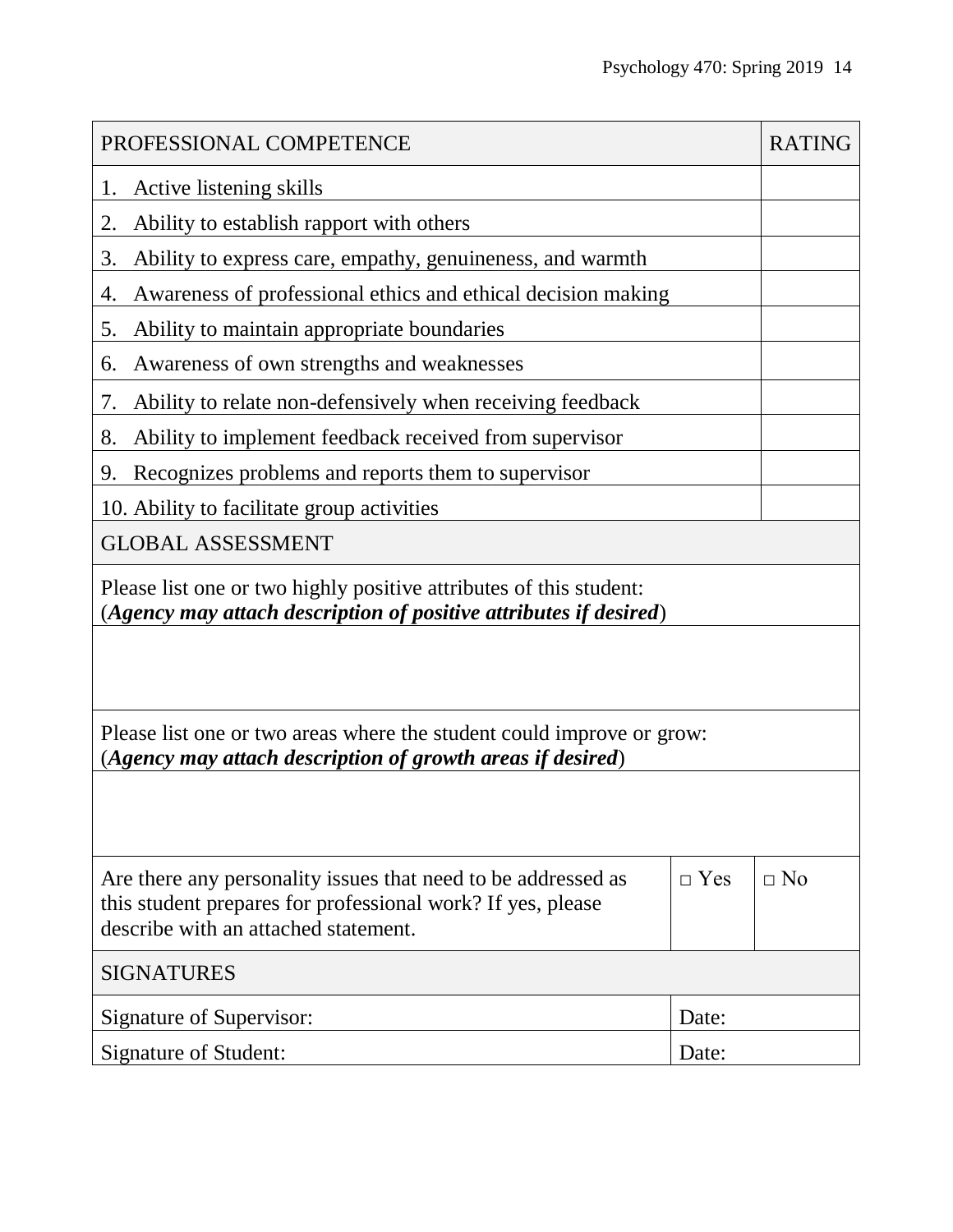Ĩ.

 $\text{PLNU}_{forward}$ 

 $\blacksquare$ 

**Point Loma Nazarene University Department of Undergraduate Psychology**

# **Student Evaluation of Agency**

| <b>CONTACT INFORMATION:</b>                                                                                                                                               |                                                                         |  |                        |               |                  |
|---------------------------------------------------------------------------------------------------------------------------------------------------------------------------|-------------------------------------------------------------------------|--|------------------------|---------------|------------------|
| Student:                                                                                                                                                                  |                                                                         |  |                        |               |                  |
| Agency:                                                                                                                                                                   |                                                                         |  |                        |               |                  |
| <b>Agency Supervisor:</b>                                                                                                                                                 |                                                                         |  |                        |               |                  |
| <b>FIELDWORK HOURS:</b>                                                                                                                                                   |                                                                         |  |                        |               |                  |
| <b>Placement Began:</b>                                                                                                                                                   |                                                                         |  | <b>Placement Ends:</b> |               |                  |
| <b>Total Number of Hours Completed:</b>                                                                                                                                   |                                                                         |  |                        |               |                  |
| Please rate the percentage of your time spent doing clerical work (please select one):                                                                                    |                                                                         |  |                        |               |                  |
| $\Box$ 0-19%                                                                                                                                                              | $\Box$ 20-39%                                                           |  | $\Box$ 40-59%          | $\Box$ 60-79% | $\Box$ 80-100%   |
| <b>RATING SCALE:</b>                                                                                                                                                      |                                                                         |  |                        |               |                  |
| USING THE RATING SCALE BELOW, PLEASE EVALUATE YOUR FIELDWORK<br>PLACEMENT IN TERMS OF THE FOLLOWING CRITERIA. ENTER N/A IF NOT<br>APPICABLE TO YOUR FIELDWORK EXPERIENCE. |                                                                         |  |                        |               |                  |
|                                                                                                                                                                           |                                                                         |  |                        |               |                  |
| 1                                                                                                                                                                         | 2                                                                       |  | 3                      | 4             | 5                |
| <b>VERY POOR</b>                                                                                                                                                          |                                                                         |  | <b>AVERAGE</b>         |               | <b>EXCELLENT</b> |
| <b>GLOBAL ASSESSMENT RATINGS</b>                                                                                                                                          |                                                                         |  |                        |               | <b>RATING</b>    |
| Quality of supervision.<br>1.                                                                                                                                             |                                                                         |  |                        |               |                  |
| Frequency of supervision.<br>2.                                                                                                                                           |                                                                         |  |                        |               |                  |
| 3.                                                                                                                                                                        | Opportunities to apply theoretical knowledge of psychology.             |  |                        |               |                  |
| 4.                                                                                                                                                                        | Opportunities to practice skills relevant to the field of psychology.   |  |                        |               |                  |
| 5.                                                                                                                                                                        | Opportunities to learn about the ethics of applied psychological work.  |  |                        |               |                  |
| 6.                                                                                                                                                                        | Opportunities to learn about individuals suffering from mental illness. |  |                        |               |                  |
| 7.                                                                                                                                                                        | Helpfulness and support provided by professional staff.                 |  |                        |               |                  |